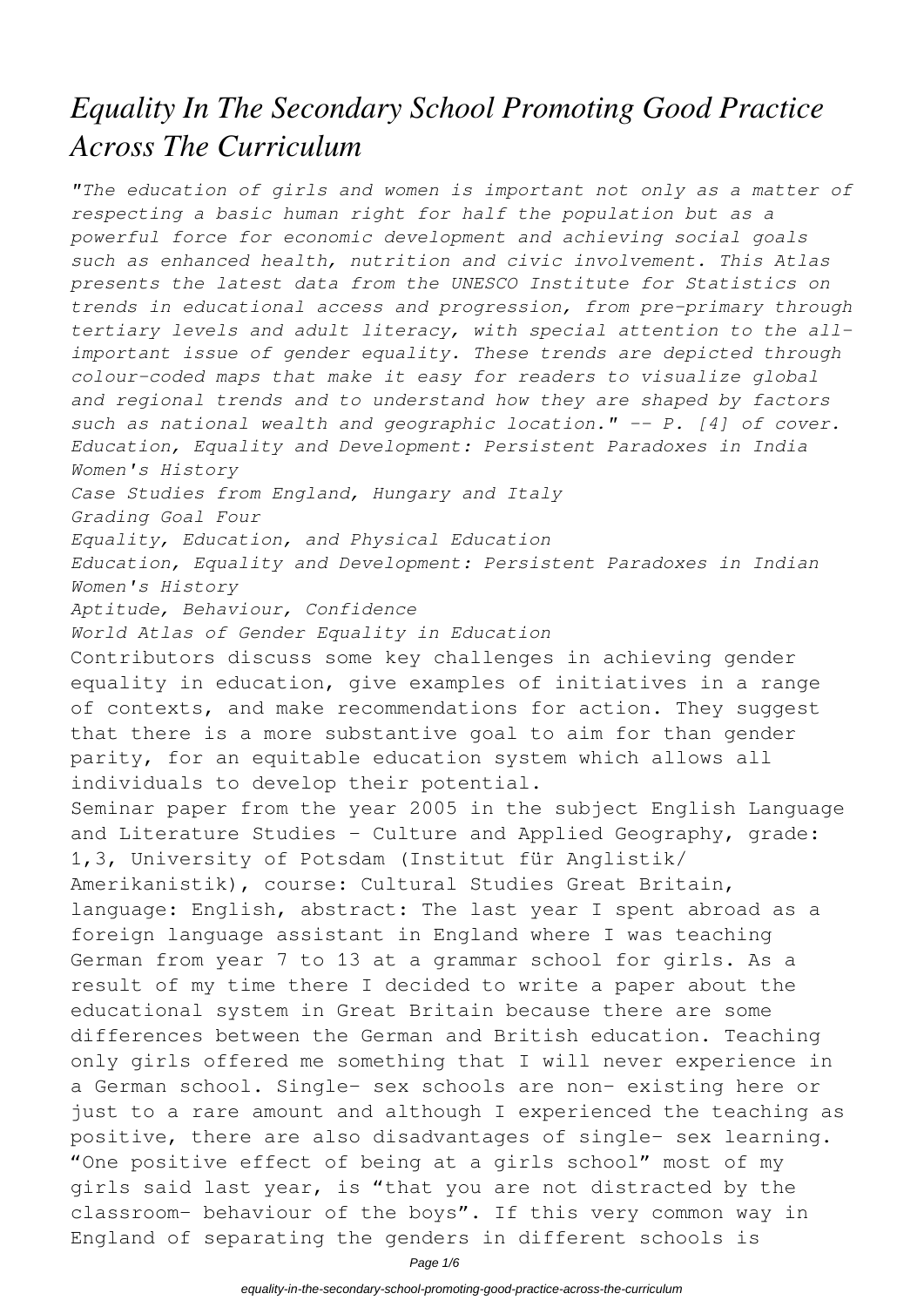supportive for the school results is a question which I am going to talk about in my work. Besides that I'd like to find out if the so called "gender gap" is really existing and what is meant by that. As a basis for my paper I'd like to give a short introduction to the English school system. Following that I will deal with the education politics during the period of Thatcherism and New Labour to find out which role education played in the past years in British politics and which reforms were made recently. It is obvious that the political dimensions of education are broad, and for that reason I am going to name only the main important changes. In the main part of my work I will consider the problems of inequalities in English secondary schools with special regard to the "gender gap". The literature I have worked with is taken from the internet especially the one about the politic parties and their policies. I also used certain books about British culture and society which will be listed on page 14. It is important to mention that the names (Great) Britain and UK stand in my work for the entire country including Scotland, England, Wales and Northern Ireland. If I am talking about England it will be named like that. Persuasive evidence demonstrates that gender equality in education is central to economic development. Despite more than two decades of accumulated knowledge and evidence of what works in improving gender equality, progress on the ground remains slow and uneven across countries. What is missing? Given that education is a critical path to accelerate progress toward gender equality and the empowerment of women, what is holding us back? These questions were discussed at the global symposium Education: A Critical Path to Gender Equality and Women's Empowerment, which was sponsored by the World Bank in October 2007. Girls' Education in the 21st Century is based on background papers developed for the symposium. The book's chapters reflect the current state of knowledge on education from a gender perspective and highlight the importance of, and challenges to, female education, as well as the interdependence of education and development objectives. The last chapter presents five strategic directions for advancing gender equality in education and their implications for World Bank operations. Girls' Education in the 21st Century will be of particular interest to researchers, educators, school administrators, and policy makers at the global, national, regional, and municipal levels. Education and Gender Equality Out-of-field teaching and educational equality

Condensed Report

Equality and Power in Schools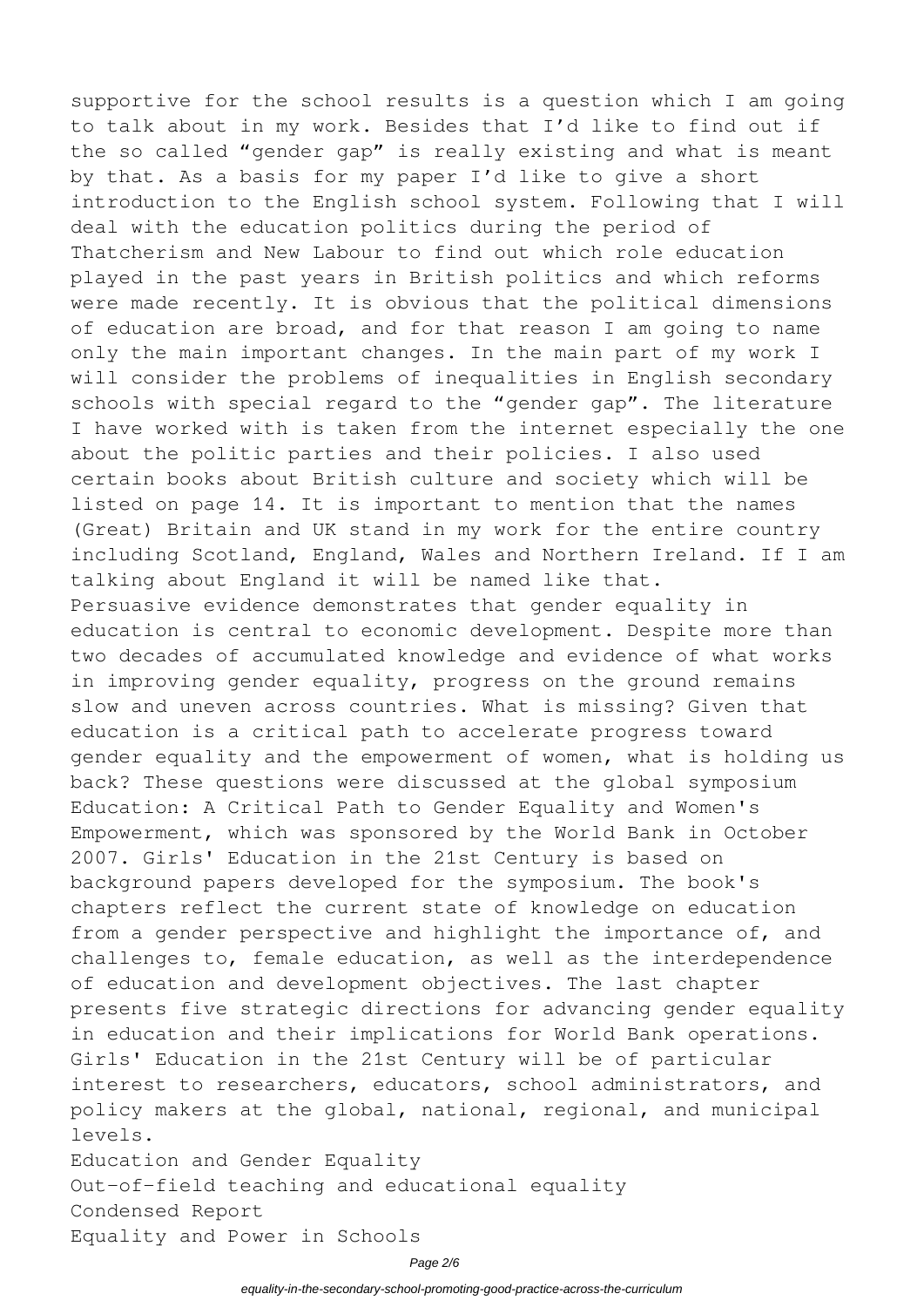Patterns of Socialization, Equality, and Political Control From Access to Equality: Empowering Girls and Women through Literacy and Secondary Education

No More Failures challenges the assumption that there will always be failures and dropouts, those who can't or won't make it in school. It provides ten concrete policy measures for reducing school failure and dropout rates. This book explores how to help teachers become better advocates for sexual orientation equality in secondary schools. Examining this issue through the lens of qualitative emancipatory action research, a group of Australian teachers embarked on a journey of teacher advocacy. Critical theory has long highlighted teachers as key players in either challenging dominant social narratives, or else perpetuating oppressive systems of power through traditional forms of education. Despite this important role, the life stories of teachers, which contributed to the development of their beliefs and behaviours about sexual orientation are rarely considered in the development of anti-discriminatory policy, designing the curriculum and most importantly, in teacher training. This book suggests and frames a model for advocacy, whereby teachers engage with their personal beliefs about sexual orientation, with their role as a teacher, and commit to advocacy through action by promoting student safety, challenging heteronormative narratives and role modelling compassionate behaviours in their school environments.

This fascinating compilation of the recent data on gender differences in education presents a wealth of data, analysed from a multitude of angles in a clear and lively way.

Equality in the Secondary School

National and International Contexts for Practice and Research

Achieving Equality of Educational Opportunity

Making Schools Fairer

Schooling and Equality

Redistribution, Recognition, and Representation

*This text looks at each national curriculum subject and analyzes it in terms of culture and ideology represented. It proceeds to give detailed advice and suggestions on how to promote equality and equal opportunities within each subject. Each chapter is wide-ranging and includes both theoretical and practical issues. The book also provides detailed lists of relevant curricular resources and their suppliers.*

*This text covers a range of equality issues in school level education from the perspective of educators, trainee teachers & students of education. It blends issues, concepts, facts and research and considers policy developments in the field.*

*Disentangling the concept of equality in schools can be a tricky task for those in senior, middle or classroom leadership. This book will unpack ideas of equality, equity, diversity and social justice, providing practitioners and those training to teach with an understanding of equality in order to address educational values and practice. Drawing on a wide range of case studies from schools in England, Wales and Scotland, the authors illustrate the importance of leading for equality with a clear and proactive vision for change. The authors explore these key areas: Socio-economic class Gender Sexuality Ethnicity Religion Migrant children Special learning needs and disabilities This book will serve as a handy guide for postgraduate and undergraduate students on Education Leadership and Inclusive Education*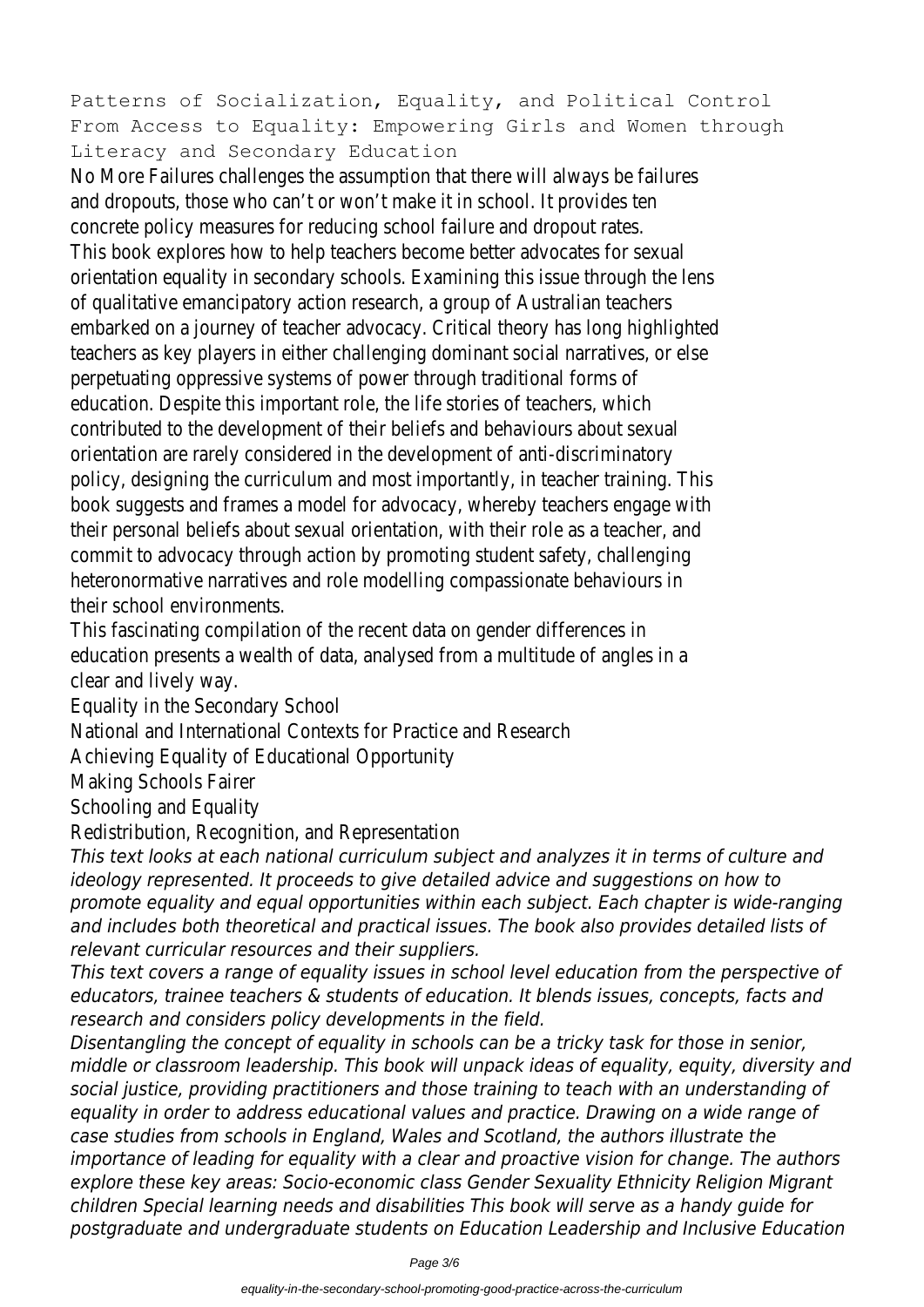*courses.*

## *Reforming Secondary School in Yugoslavia Equality of Educational Opportunity Through the Comprehensive School Secondary Education Policy*

## *A Proposal for Improving Elementary and Secondary Education in the Public Schools of Ohio Education and Training Policy No More Failures Ten Steps to Equity in Education Equality and Diversity in Education 2*

Drawing on a wealth of knowledge from a diverse group of contributors, this volume addresses the importance of going beyond equal opportunities. The contributors provide a compelling argument for promoting equality in secondary schools. Issues covered include: social class; race; gender; sexual orientation; disability and special educational needs with reference to all subjects taught at secondary school level. Like the first reader, this collection examines the grounds which are accepted for inclusion or exclusion of students, and looks at how appropriate support can be guaranteed for people who experience difficulties in learning, who are disabled or who experience social or other kinds of disability. This volume explores national and international contexts for educational practice and research and discusses practical, ethical and political issues which are relevant to undertaking that research. Part one covers issues facing local government and the consumers of educational services in the UK. Part two compares policy and practice in eleven different countries and part 3 discusses research which explores the issues of equality and diversity in education. This volume and her sister, Equality and Diversity in Education 1: Learning, Teaching and Managing in Schools are reraders for the Open University course, "Developing Inclusive Curricula: Equality and Diversity in Education" (E829). The two books in the series will appeal to teachers, nonteaching assistants and other school-based staff, parents, disabled people and those who have experienced difficulties in learning,social and health workers, and those working for voluntary organisations.

"For the third time in three decades world leaders reaffirmed their promise of "Education For All" when adopting Sustainable Development Goal 4 in 2015. It is the most far-reaching commitment to quality and equity in education so far, yet, there is no consensus on what the agenda means in practice. With a decade left until the 2030 deadline, Grading Goal Four calls upon the education community to engage more thoughtfully and critically with SDG 4 and related efforts. As an ever-growing number of actors and initiatives claim to contribute to its achievement, it is becoming clear that the ambitious but broad priorities within the goal are vulnerable to cherry-picking and misrepresentation, placing it at the heart of tensions between Page 4/6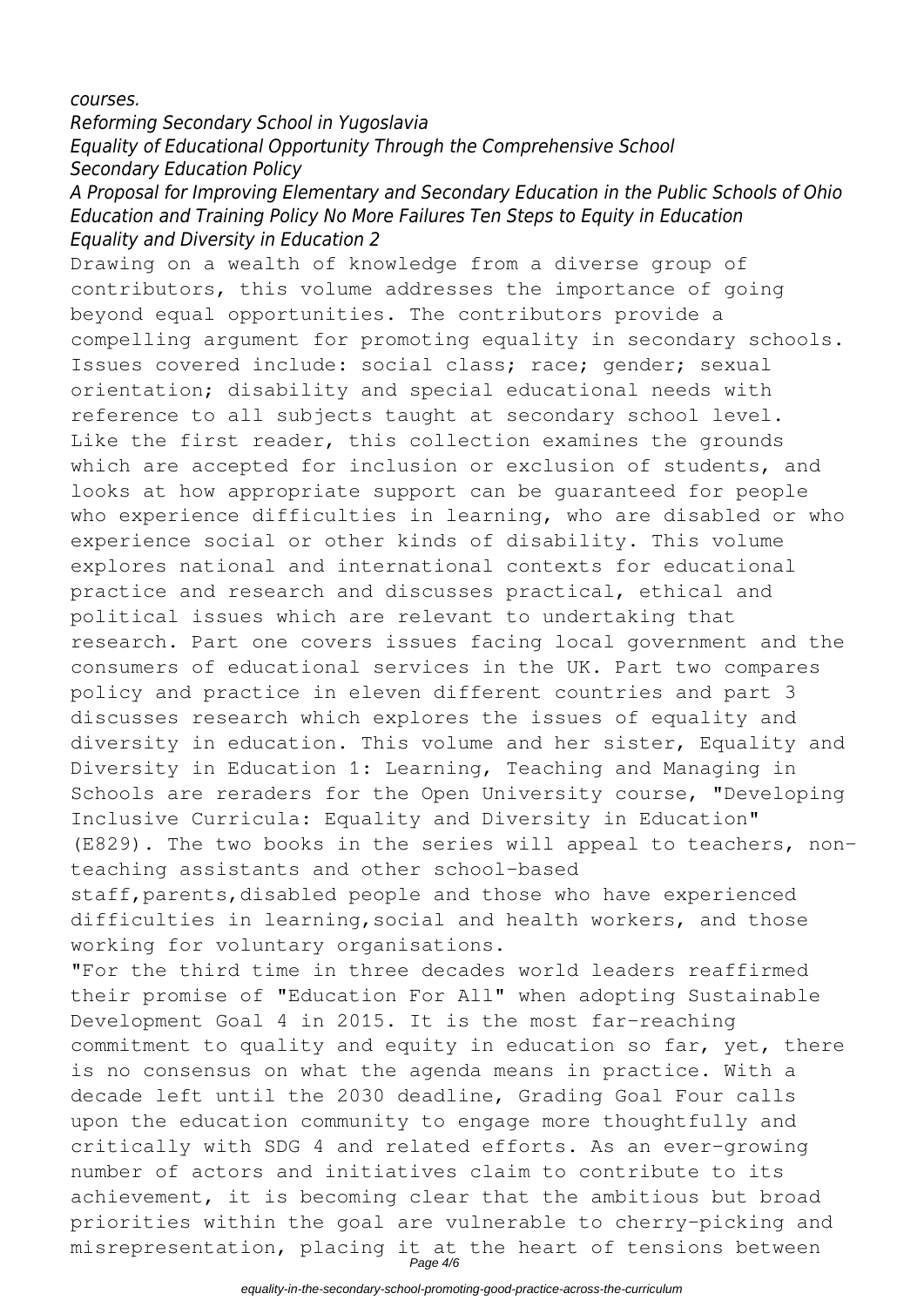instrumentalist and rights-based approaches to education. This text, a critical analysis of SDG 4, provides a framework for examining trends and developments in education globally. As the first volume that examines early implementation efforts under SDG 4, Grading Goal Four formulates a critique along with strategies for moving forward. By scrutinising the challenges, tensions and power dynamics shaping SDG 4, it advances rightsbased perspectives and strategies for effective implementation and builds capacity for strengthened monitoring and analysis of the goal"--

Executive Review

Tensions, Threats, and Opportunities in the Sustainable Development Goal on Quality Education Promoting Good Practice Across the Curriculum Japanese Schooling Gender Inequalities in Secondary Schools

Education in England

*In this book, first published in 1993, John Evans presents a guideline for challenging sexism, racism and elitism in programmes of physical education. Physical education in relation to social class, gender, race and disability is also discussed. The results arising show problems in the teaching of physical education, and examines the importance of physical education in the development of the child in today's educational system. It is the intention of the contributors to help practitioners clarify their thinking on concepts and issues involved in effecting equal opportunities in physical education. In turn, it is hoped that this will lead to better formation of physical education programmes which demonstrate both equality and equity. This title will be of interest not only to teachers but to students of sociology and education.*

*Investigates the often controversial relationship between gender, equality and education from international and comparative perspectives. This volume also investigates whether gender equality in education is really being achieved in schools around the world or not.*

*First Published in 1992. Routledge is an imprint of Taylor & Francis, an informa company. Equality of Educational Opportunity*

*Education, Equality and Human Rights*

*Ten Steps to Equity in Education*

*Out-of-field Teaching and Educational Equality*

*Sexual Orientation Equality in Schools*

First published in 2000. Routledge is an imprint of Taylor & Francis, an informa company.

This book's findings are based on a radical study of twelve schools over two years that not only sought the opinions of teachers but actively encourgaed pupils to participate by giving their views too.

This book explores gender stereotyping and gender inequalities in secondary education in England, Hungary and Italy. The authors highlight the importance of addressing student and teacher attitudes if long-term changes in mindset are desired, as well as the underlying stereotypes that persist and linger in these educational contexts. Promoting a whole-school culture change approach, this book explores views of gender stereotypes from teachers and students concerning subject and career choices, as well as collaborative work with teachers, experts and NGOs in implementing and evaluating gender equality charters. Drawing on extensive research, this book employs an intersectional and cross-country Page 5/6